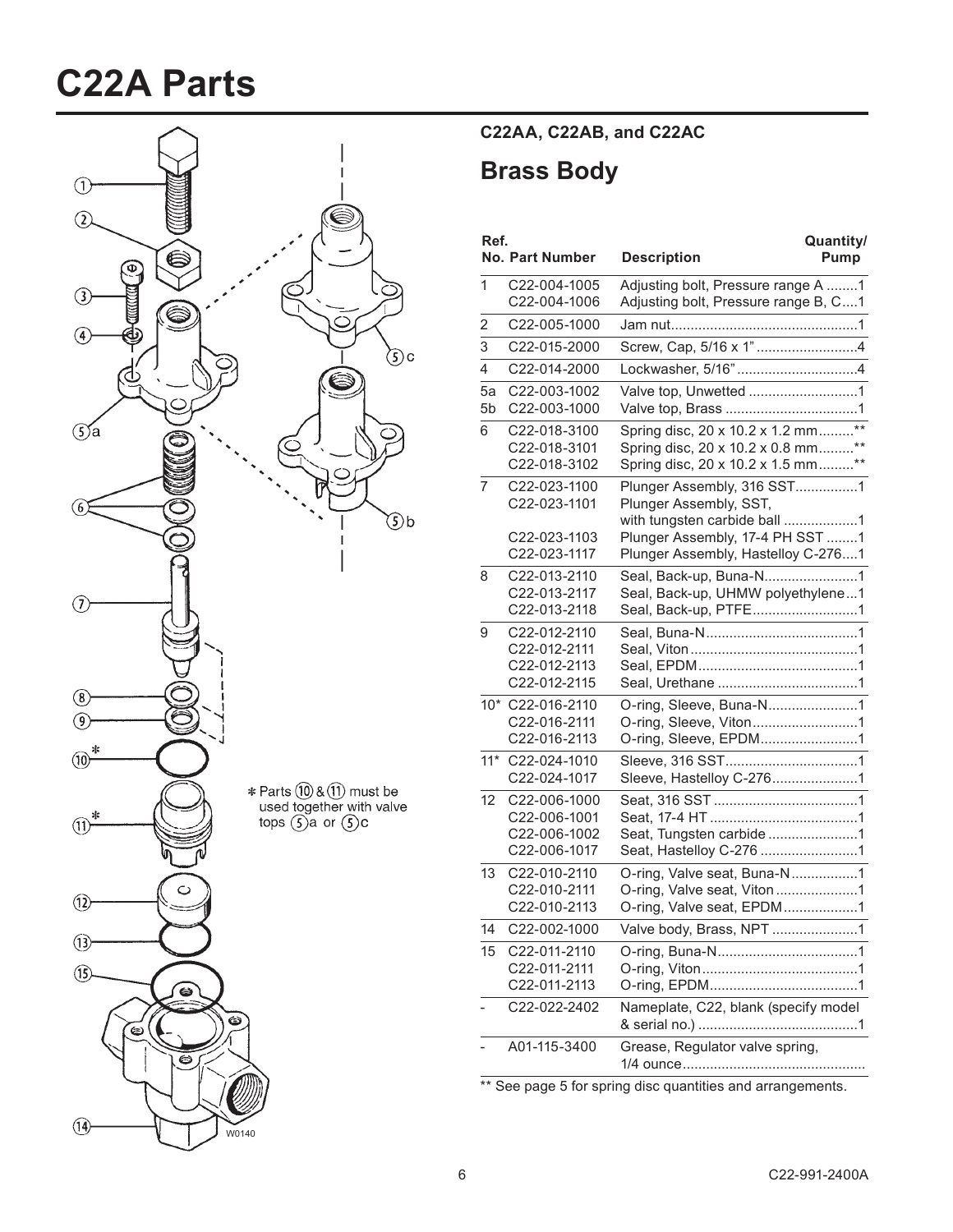## **C22A Parts**

**C22AA,\$C22AB,\$and\$C22AC**

## **Stainless Steel Body Nickel Alloy Body**

| Ref.  | <b>No. Part Number</b>                                       | Quantity/<br><b>Description</b><br><b>Pump</b>                                                                                                                |
|-------|--------------------------------------------------------------|---------------------------------------------------------------------------------------------------------------------------------------------------------------|
| 1     | C22-004-1005<br>C22-004-1006                                 | Adjusting bolt, Pressure range A 1<br>Adjusting bolt, Pressure range B, C1                                                                                    |
| 2     | C22-005-1000                                                 |                                                                                                                                                               |
| 3     | C22-015-2000                                                 |                                                                                                                                                               |
| 4     | C22-014-2000                                                 |                                                                                                                                                               |
| 5a    | C22-003-1002                                                 | Valve top, Nonwetted 1                                                                                                                                        |
| 6     | C22-018-3100<br>C22-018-3101<br>C22-018-3102                 | Spring disc, 20 x 10.2 x 1.2 mm**<br>Spring disc, 20 x 10.2 x 0.8 mm**<br>Spring disc, 20 x 10.2 x 1.5 mm**                                                   |
| 7     | C22-023-1100<br>C22-023-1101<br>C22-023-1103<br>C22-023-1117 | Plunger Assembly, 316 SST1<br>Plunger Assembly, SST,<br>with tungsten carbide ball 1<br>Plunger Assembly, 17-4 PH SST 1<br>Plunger Assembly, Hastelloy C-2761 |
| 8     | C22-013-2110<br>C22-013-2117<br>C22-013-2118                 | Seal, Back-up, Buna-N1<br>Seal, Back-up, UHMW polyethylene1<br>Seal, Back-up, PTFE1                                                                           |
| 9     | C22-012-2110<br>C22-012-2111<br>C22-012-2113<br>C22-012-2115 |                                                                                                                                                               |
|       | 10* C22-016-2110<br>C22-016-2111<br>C22-016-2113             | O-ring, Sleeve, Buna-N1<br>O-ring, Sleeve, Viton1<br>O-ring, Sleeve, EPDM1                                                                                    |
| $11*$ | C22-024-1010<br>C22-024-1017                                 | Sleeve, Hastelloy C-2761                                                                                                                                      |
| 12    | C22-006-1000<br>C22-006-1001<br>C22-006-1002<br>C22-006-1017 | Seat, Tungsten carbide 1<br>Seat, Hastelloy C-276 1                                                                                                           |
| 13    | C22-010-2110<br>C22-010-2111<br>C22-010-2113                 | O-ring, Valve seat, Buna-N1<br>O-ring, Valve seat, Viton 1<br>O-ring, Valve seat, EPDM1                                                                       |
| 14    | C22-002-1002<br>C22-002-1017                                 | Valve body, 316 SST, NPT 1<br>Valve body, Nickel alloy C series NPT1                                                                                          |
| 15    | C22-011-2110<br>C22-011-2111<br>C22-011-2113                 |                                                                                                                                                               |
|       | C22-022-2402                                                 | Nameplate, C22, blank (specify model                                                                                                                          |
|       | A01-115-3400                                                 | Grease, Regulator valve spring,                                                                                                                               |

#### **C22AE**

### **Brass Body Stainless Steel Body Nickel Alloy Body**

| Ref.           | <b>No. Part Number</b>                       | Quantity/<br><b>Description</b><br>Pump                                                             |
|----------------|----------------------------------------------|-----------------------------------------------------------------------------------------------------|
| 1              | C22-004-1008                                 | Adjusting bolt, Pressure range E 1                                                                  |
| $\overline{2}$ | C22-005-1000                                 |                                                                                                     |
| 3              | C22-015-2010                                 | Screw, Cap, 5/16 x 1-1/4" 4                                                                         |
| 4              | C22-014-2000                                 |                                                                                                     |
| 5c             | C22-003-1003                                 | Valve top, Non-wetted, 2500 psi 1                                                                   |
| 6              | C22-018-3102                                 | Spring disc, 20 x 10.2 x 1.5 mm21                                                                   |
| 7              | C22-023-1000<br>C22-023-1003<br>C22-023-1007 | Plunger Assembly, 316 SST1<br>Plunger Assembly, 17-4 PH SST 1<br>Plunger Assembly, Hastelloy C-2761 |
| 8              | C22-013-2110<br>C22-013-2117<br>C22-013-2118 | Seal, Back-up, Buna-N1<br>Seal, Back-up, UHMW polyethylene1<br>Seal, Back-up, PTFE1                 |
| 9              | C22-012-2110<br>C22-012-2111<br>C22-012-2115 |                                                                                                     |
|                | 10* C22-016-2110<br>C22-016-2111             | O-ring, Sleeve, Buna-N1<br>O-ring, Sleeve, Viton1                                                   |
| $11*$          | C22-024-1010<br>C22-024-1017                 | Sleeve, Hastelloy C-2761                                                                            |
| 12             | C22-006-1000<br>C22-006-1001<br>C22-006-1017 | Seat, Hastelloy C-276 1                                                                             |
| 13             | C22-010-2110<br>C22-010-2111                 | O-ring, Valve seat, Buna-N1<br>O-ring, Valve seat, Viton1                                           |
| 14             | C22-002-1000<br>C22-002-1002<br>C22-002-1017 | Valve body, Brass, NPT 1<br>Valve body, 316 SST, NPT1<br>Valve body, Nickel alloy C series NPT1     |
| 15             | C22-011-2110<br>C22-011-2111                 |                                                                                                     |
|                | C22-022-2402                                 | Nameplate, C22, blank (specify model                                                                |
|                | A01-115-3400                                 | Grease, Regulator valve spring,                                                                     |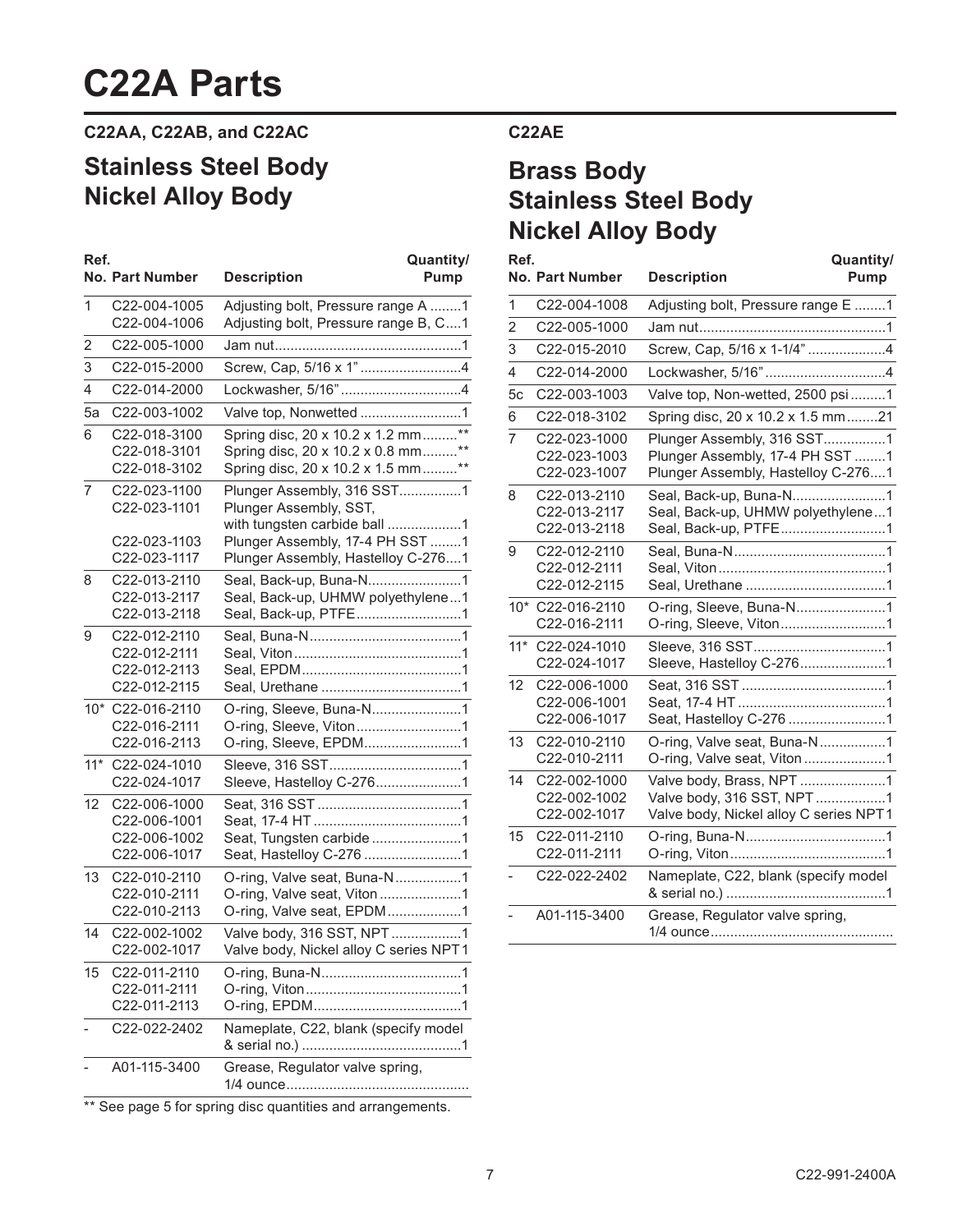# **C23A Parts**



### **C23AA,\$C23AB,\$and\$C23AC**

### **Brass Body**

| Ref.     | <b>No. Part Number</b>                                       | Quantity/<br>Pump<br><b>Description</b>                                                                        |
|----------|--------------------------------------------------------------|----------------------------------------------------------------------------------------------------------------|
| 1        | C23-004-1005<br>C23-004-1006<br>C23-004-1007                 | Adjusting bolt, Pressure range A 1<br>Adjusting bolt, Pressure range B 1<br>Adjusting bolt, Pressure range C 1 |
| 2        | C23-005-1000                                                 |                                                                                                                |
| 3        | D25-029-2010                                                 | Screw, Cap, 3/8 x 1-1/4"4                                                                                      |
| 4        | D10-048-2010                                                 |                                                                                                                |
| 5a<br>5b | C23-003-1002<br>C23-003-1000                                 |                                                                                                                |
| 6        | C23-018-3100<br>C23-018-3101                                 | Spring disc, 28 x 12.2 x 1.5 mm**<br>Spring disc, 28 x 12.2 x 1.0 mm**                                         |
| 7        | C23-023-1100<br>C23-023-1101                                 | Plunger Assembly, 316 SST1<br>Plunger Assembly, SST,<br>with tungsten carbide ball 1                           |
|          | C23-023-1103<br>C23-023-1117                                 | Plunger Assembly, 17-4 PH SST 1<br>Plunger Assembly, Hastelloy C-2761                                          |
| 8        | C23-013-2110<br>C23-013-2117<br>C23-013-2118                 | Seal, Back-up, Buna-N1<br>Seal, Back-up, UHMW polyethylene1<br>Seal, Back-up, PTFE1                            |
| 9        | C23-012-2110<br>C23-012-2111<br>C23-012-2113<br>C23-012-2115 |                                                                                                                |
|          | 10* C23-016-2110<br>C23-016-2111<br>C23-016-2113             | O-ring, Sleeve, Buna-N1<br>O-ring, Sleeve, Viton1<br>O-ring, Sleeve, EPDM1                                     |
| $11*$    | C23-024-1010<br>C23-024-1017                                 | Sleeve, Hastelloy C-2761                                                                                       |
| 12       | C23-006-1000<br>C23-006-1001<br>C23-006-1002<br>C23-006-1017 | Seat, Tungsten carbide 1<br>Seat, Hastelloy C-276 1                                                            |
| 13       | C23-010-2110<br>C23-010-2111<br>C23-010-2113                 | O-ring, Valve seat, Buna-N1<br>O-ring, Valve seat, Viton 1<br>O-ring, Valve seat, EPDM1                        |
| 14       | C23-002-1000                                                 | Valve body, Brass, NPT 1                                                                                       |
| 15       | C23-011-2110<br>C23-011-2111<br>C23-011-2113                 |                                                                                                                |
|          | C23-022-2403                                                 | Nameplate, C23, blank (specify model                                                                           |
|          | A01-115-3400                                                 | Grease, Regulator valve spring,<br>1/4 ounce                                                                   |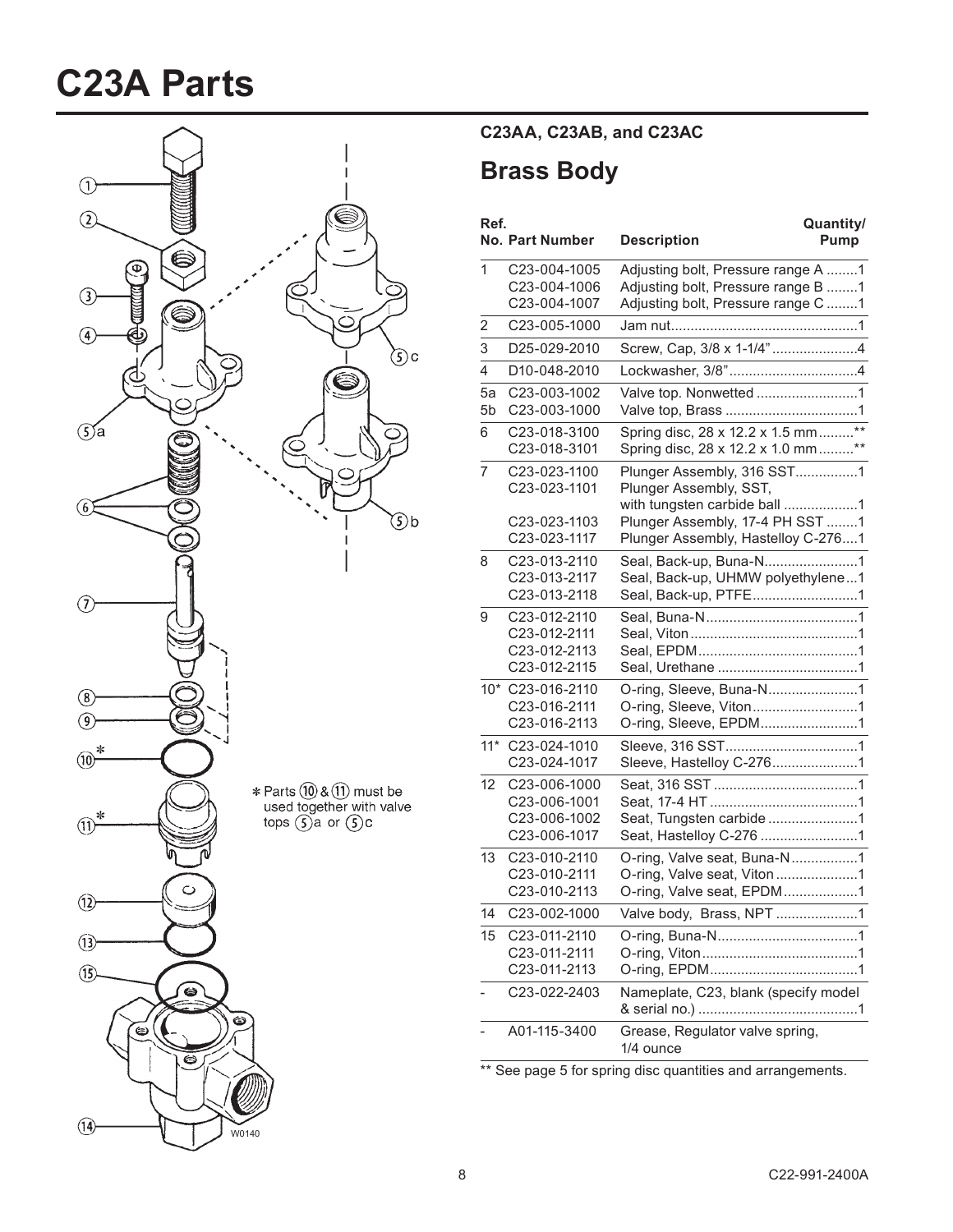## **C23A Parts**

### **C23AA,\$C23AB,\$and\$C23AC**

## **Stainless Steel Body Nickel Alloy Body**

| Ref. |                                                  | Quantity/                                                                            |      | <b>INICREI AIIUY DUUY</b>                       |                                                                                      |                          |
|------|--------------------------------------------------|--------------------------------------------------------------------------------------|------|-------------------------------------------------|--------------------------------------------------------------------------------------|--------------------------|
|      | <b>No. Part Number</b>                           | <b>Description</b><br>Pump                                                           | Ref. | <b>No. Part Number</b>                          | <b>Description</b>                                                                   | Quantity/<br><b>Pump</b> |
| 1    | C23-004-1005<br>C23-004-1006                     | Adjusting bolt, Pressure range A 1<br>Adjusting bolt, Pressure range B 1             | 1    | C23-004-1008                                    | Adjusting bolt, Pressure range E 1                                                   |                          |
|      | C23-004-1007                                     | Adjusting bolt, Pressure range C 1                                                   | 2    | C23-005-1000                                    |                                                                                      |                          |
| 2    | C23-005-1000                                     |                                                                                      | 3    | A04-041-2010                                    | Screw, Cap, 3/8" x 1-1/2"4                                                           |                          |
| 3    | D25-029-2010                                     | Screw, Cap, 3/8" x 1-1/4"4                                                           | 4    | D10-048-2010                                    |                                                                                      |                          |
| 4    | D10-048-2010                                     |                                                                                      | 5с   | C23-003-1003                                    | Valve top, Brass, 2500 psi 1                                                         |                          |
| 5a   | C23-003-1002                                     |                                                                                      | 6    | C23-018-3100                                    | Spring disc, 28 x 12.2 x 1.5 mm28                                                    |                          |
| 6    | C23-018-3100<br>C23-018-3101                     | Spring disc, 28 x 12.2 x 1.5 mm **<br>Spring disc, 28 x 12.2 x 1.0 mm **             | 7    | C23-023-1100<br>C23-023-1103                    | Plunger Assembly, 316 SST1<br>Plunger Assembly, 17-4 PH SST 1                        |                          |
| 7    | C23-023-1100<br>C23-023-1101                     | Plunger Assembly, 316 SST1<br>Plunger Assembly, SST,<br>with tungsten carbide ball 1 | 8    | C23-023-1117<br>C23-013-2110<br>C23-013-2118    | Plunger Assembly, Hastelloy C-2761<br>Seal, Back-up, Buna-N1<br>Seal, Back-up, PTFE1 |                          |
|      | C23-023-1103<br>C23-023-1117                     | Plunger Assembly, 17-4 PH SST 1<br>Plunger Assembly, Hastelloy C-2761                | 9    | C23-012-2110<br>C23-012-2111                    |                                                                                      |                          |
| 8    | C23-013-2110<br>C23-013-2117<br>C23-013-2118     | Seal, Back-up, Buna-N1<br>Seal, Back-up, UHMW polyethylene1<br>Seal, Back-up, PTFE1  |      | 10* C23-016-2110<br>C23-016-2111                | O-ring, Sleeve, Viton1                                                               |                          |
| 9    | C23-012-2110<br>C23-012-2111                     |                                                                                      |      | 11* C23-024-1010<br>C23-024-1017                | Sleeve, Hastelloy C-2761                                                             |                          |
|      | C23-012-2113<br>C23-012-2115                     |                                                                                      |      | 12 C23-006-1000<br>C23-006-1001<br>C23-006-1017 | Seat, Hastelloy C-276 1                                                              |                          |
|      | 10* C23-016-2110<br>C23-016-2111<br>C23-016-2113 | O-ring, Sleeve, Viton1<br>O-ring, Sleeve, EPDM1                                      |      | 13 C23-010-2110<br>C23-010-2111                 | O-ring, Valve seat, Buna-N1<br>O-ring, Valve seat, Viton1                            |                          |
|      | 11* C23-024-1010<br>C23-024-1017                 | Sleeve, Hastelloy C-2761                                                             |      | 14 C23-002-1000<br>C23-002-1002                 | Valve body, Brass, NPT 1<br>Valve body, 316 SST, NPT1                                |                          |
|      | 12 C23-006-1000                                  |                                                                                      |      | C23-002-1017                                    | Valve body, Nickel alloy                                                             |                          |
|      | C23-006-1001<br>C23-006-1002<br>C23-006-1017     | Seat, Tungsten carbide 1<br>Seat, Hastelloy C-276 1                                  |      | 15 C23-011-2110<br>C23-011-2111                 |                                                                                      |                          |
|      | 13 C23-010-2110<br>C23-010-2111                  | O-ring, Valve seat, Buna-N1<br>O-ring, Valve seat, Viton 1                           |      | C23-022-2403                                    | Nameplate, C23, blank (specify model                                                 |                          |
|      | C23-010-2113                                     | O-ring, Valve seat, EPDM1                                                            |      | A01-115-3400                                    | Grease, Regulator valve spring,                                                      |                          |
|      | 14 C23-002-1002<br>C23-002-1017                  | Valve body, 316 SST, NPT1<br>Valve body, nickel alloy                                |      |                                                 |                                                                                      |                          |
|      | 15 C23-011-2110<br>C23-011-2111<br>C23-011-2113  |                                                                                      |      |                                                 |                                                                                      |                          |
|      | C23-022-2403                                     | Nameplate, C23, blank (specify model                                                 |      |                                                 |                                                                                      |                          |
|      | A01-115-3400                                     | Grease, Regulator valve spring,                                                      |      |                                                 |                                                                                      |                          |

#### **C23AE**

## **Brass Body Stainless Steel Body Nickel Alloy Body**

|                |                                              | wuanuuy/                                                                                            |
|----------------|----------------------------------------------|-----------------------------------------------------------------------------------------------------|
|                | <b>No. Part Number</b>                       | <b>Description</b><br>Pump                                                                          |
| 1              | C23-004-1008                                 | Adjusting bolt, Pressure range E 1                                                                  |
| $\overline{2}$ | C23-005-1000                                 |                                                                                                     |
| 3              | A04-041-2010                                 |                                                                                                     |
| 4              | D10-048-2010                                 |                                                                                                     |
| 5c             | C23-003-1003                                 |                                                                                                     |
| 6              | C23-018-3100                                 | Spring disc, 28 x 12.2 x 1.5 mm28                                                                   |
| $\overline{7}$ | C23-023-1100<br>C23-023-1103<br>C23-023-1117 | Plunger Assembly, 316 SST1<br>Plunger Assembly, 17-4 PH SST 1<br>Plunger Assembly, Hastelloy C-2761 |
| 8              | C23-013-2110<br>C23-013-2118                 | Seal, Back-up, Buna-N1<br>Seal, Back-up, PTFE1                                                      |
| 9              | C23-012-2110<br>C23-012-2111                 |                                                                                                     |
| $10*$          | C23-016-2110<br>C23-016-2111                 | O-ring, Sleeve, Buna-N1<br>O-ring, Sleeve, Viton1                                                   |
| $11*$          | C23-024-1010<br>C23-024-1017                 | Sleeve, Hastelloy C-2761                                                                            |
| 12             | C23-006-1000<br>C23-006-1001<br>C23-006-1017 |                                                                                                     |
| 13             | C23-010-2110<br>C23-010-2111                 | O-ring, Valve seat, Buna-N1<br>O-ring, Valve seat, Viton1                                           |
| 14             | C23-002-1000<br>C23-002-1002<br>C23-002-1017 | Valve body, Brass, NPT 1<br>Valve body, 316 SST, NPT1<br>Valve body, Nickel alloy                   |
| 15             | C23-011-2110<br>C23-011-2111                 |                                                                                                     |
|                | C23-022-2403                                 | Nameplate, C23, blank (specify model                                                                |
|                | A01-115-3400                                 | Grease, Regulator valve spring,                                                                     |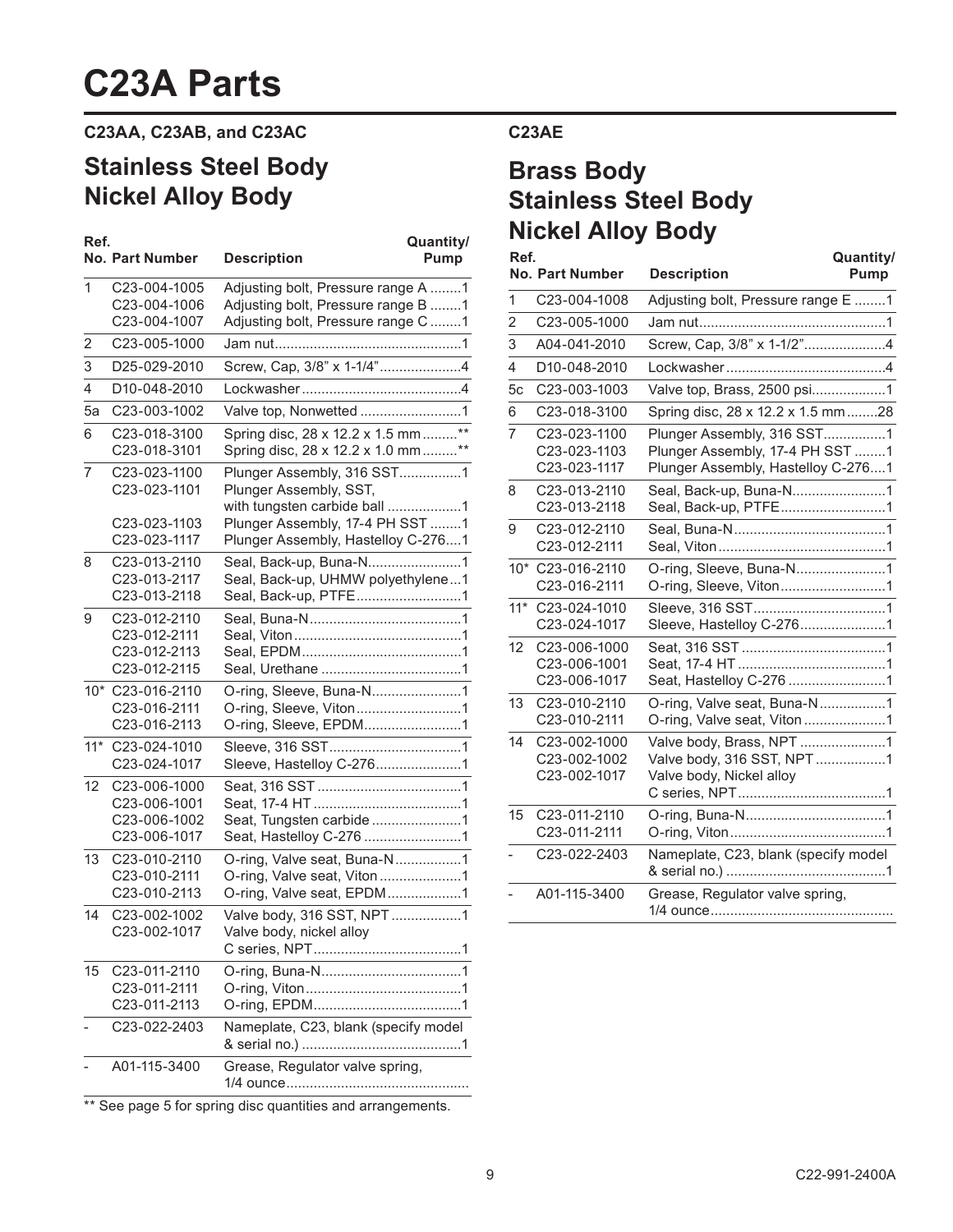# **C24A Parts**



**C24AA,\$C24AB,\$and\$C24AC**

## **Brass Body Stainless Steel Body Nickel Alloy Body**

| Ref.           | <b>No. Part Number</b>                                       | Quantity/<br><b>Description</b><br>Pump                                                                                    |
|----------------|--------------------------------------------------------------|----------------------------------------------------------------------------------------------------------------------------|
| 1              | C24-004-1005<br>C24-004-1006<br>C24-004-1007                 | Adjusting bolt, Pressure range A 1<br>Adjusting bolt, Pressure range B 1<br>Adjusting bolt, Pressure range C 1             |
| 2              | C24-005-1000                                                 |                                                                                                                            |
| 3              | C24-015-2000                                                 | Screw, Cap, 7/16 x 1-1/2" 4                                                                                                |
| $\overline{4}$ | C24-014-2000                                                 | Lockwasher, 7/16" 4                                                                                                        |
| 5              | C24-003-1000<br>C24-003-1001<br>C24-003-1002                 | Valve top, 316 SST1<br>Valve top, Nickel alloy C series1                                                                   |
| 6              | C24-018-3100<br>C24-018-3102                                 | Spring disc, 35.5 x 18.3 x 2.0 mm**<br>Spring disc, 35.5 x 18.3 x 1.2 mm**                                                 |
| $\overline{7}$ | C24-023-1100<br>C24-023-1101<br>C24-023-1102                 | Plunger Assembly, 316 SST1<br>Plunger Assembly, SST,<br>with tungsten carbide ball 1<br>Plunger Assembly, Hastelloy C-2761 |
|                | C24-023-1103                                                 | Plunger Assembly, 17-4 PH SST 1                                                                                            |
| 8              | C24-013-2110<br>C24-013-2118                                 | Seal, Back-up, Buna-N1<br>Seal, Back-up, Viton1                                                                            |
| 9              | C24-012-2110<br>C24-012-2111<br>C24-012-2113                 |                                                                                                                            |
| 12             | C24-006-1000<br>C24-006-1001<br>C24-006-1002<br>C24-006-1003 | Seat, Tungsten carbide 1<br>Seat, Hastelloy C-276 1                                                                        |
| 13             | C23-010-2110<br>C23-010-2111<br>C23-010-2113                 | O-ring, Valve seat, Buna-N1<br>O-ring, Valve seat, Viton1<br>O-ring, Valve seat, EPDM1                                     |
| 14             | C24-002-1000<br>C24-002-1001<br>C24-002-1002                 | Valve body, Brass, NPT 1<br>Valve body, 316 SST, NPT1<br>Valve body, Nickel alloy                                          |
| 15             | C24-011-2110<br>C24-011-2111<br>C24-011-2113                 |                                                                                                                            |
|                | C24-022-2401                                                 | Nameplate, C24, blank (specify model                                                                                       |
|                | A01-115-3400                                                 | Grease, Regulator valve spring,                                                                                            |